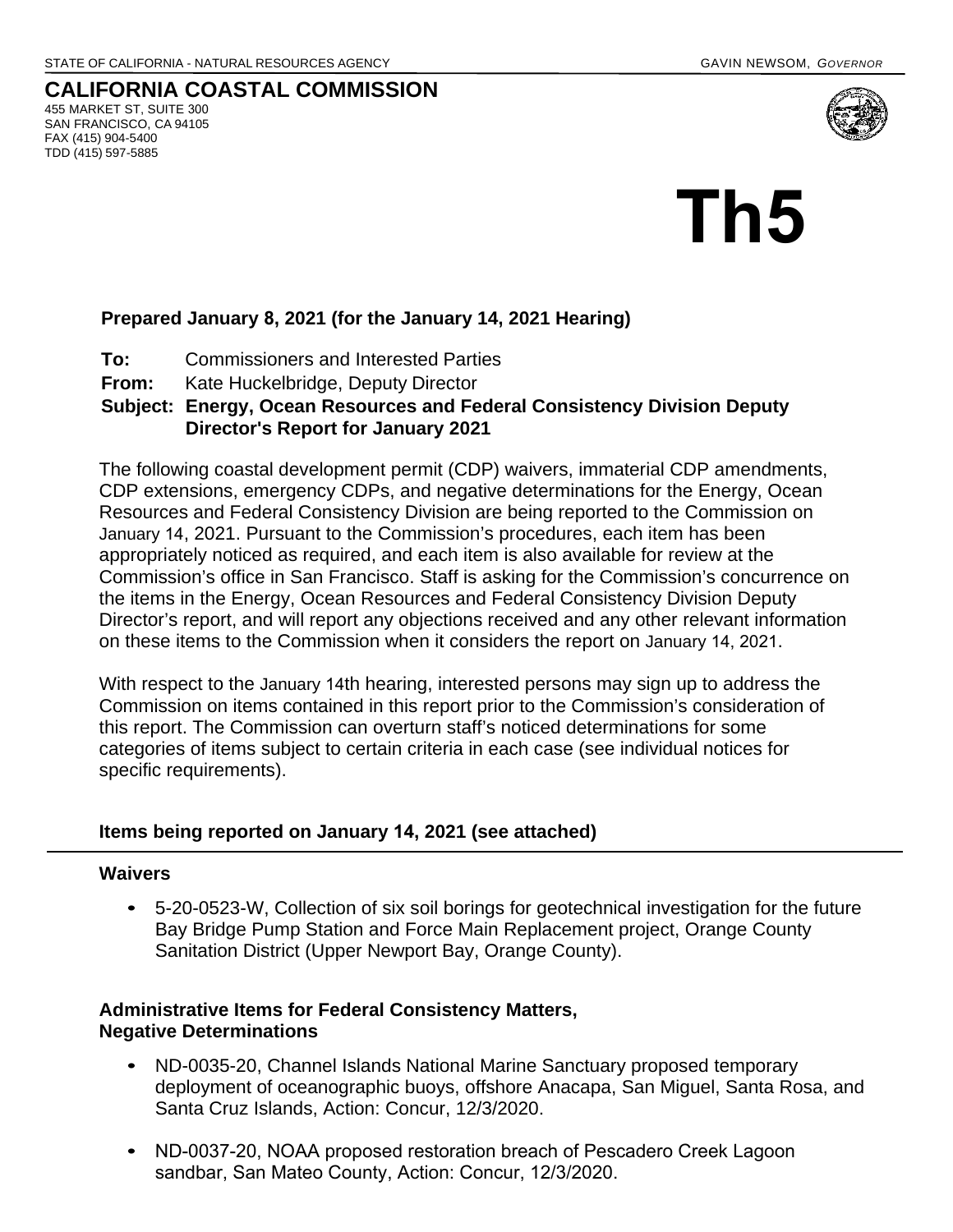- ND-0034-20, NOAA proposed hydrographic survey along the Coast of California from February to March 2021, Action: Concur, 12/16/2020.
- ND-0036-20, USMC proposed rebuilding of existing marina within the Del Mar Boat Basin on Marine Corps Base Camp Pendleton, San Diego County, Action: Concur, 1/5/2021.
- ND-0030-20, U.S. Navy proposed to home base 20 Stingray Unmanned Air System (CBUAS) at Naval Base Ventura County (NBVC) Point Mugu, Ventura County, Action: Concur, 1/7/2021.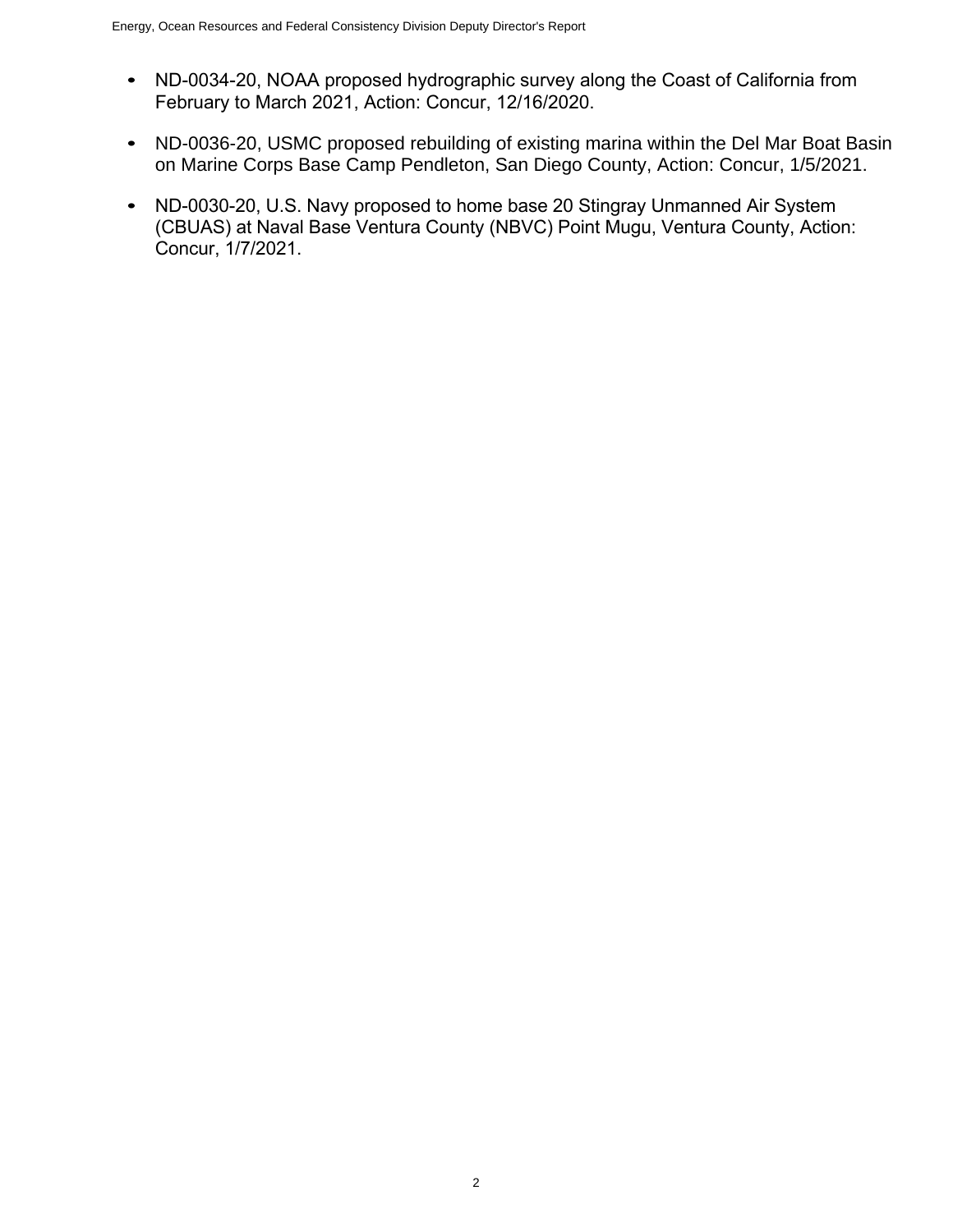STATE OF CALIFORNIA - NATURAL RESOURCES AGENCY **GAVIN ACCESS AND A CONSTRUCT A CONSTRUCT** GAVIN NEWSOM, *GOVERNOR* 

**CALIFORNIA COASTAL COMMISSION** ENERGY, OCEAN RESOURCES AND FEDERAL CONSISTENCY 455 MARKET STREET, SUITE 300 SAN FRANCISCO, CA 94105-2421 VOICE (415) 904-5200 FAX (415) 904-5400



December 31, 2020

# **Coastal Development Permit De Minimis Waiver Coastal Act Section 30624.7**

Based on the project plans and information provided in your permit application for the development described below, the Executive Director of the Coastal Commission hereby waives the requirement for a Coastal Development Permit pursuant to Section 13238.1, Title 14, California Code of Regulations. If, at a later date, this information is found to be incorrect or the plans revised, this decision will become invalid; and, any development occurring must cease until a coastal development permit is obtained or any discrepancy is resolved in writing.

**Waiver**: 5-20-0523-W

**Applicant**: Orange County Sanitation District (OCSD)

**Location**: Upper Newport Bay, south of the Coast Hwy. bridge (APNs: 440-132-60; 050-451-01 [parking lot])

**Proposed Development**: OCSD proposes to collect six soil borings total (five in channel and one on shoreline), spaced 100 feet apart along south side of bridge for geotechnical investigation for the future Bay Bridge Pump Station and Force Main Replacement project. Each boring is 8-in in diameter and drilled to a maximum depth of 100 feet below the mudline, extracting a cylinder with 1.35 cubic yards (0.36 square feet) of material per boring. OCSD plans to extract a total of 8.1 cubic yards of material from a total footprint of approximately 2.16 square feet. Borings will be collected from a small 30-ft long and 12-ft wide barge and will be backfilled with a bentonite slurry. OCSD also proposes to collect five vibracore samples (for dredge material testing). The vibracore sampler collects samples that are 3-in in diameter and 20-ft in length, within a footprint of 0.05 square feet. Collectively, the five samples will impact 0.25 square feet and extract a total of 0.19 cubic yards. The overall impact (by area and volume) to bottom sediments from boring and vibracore samples will be 2.41 square feet and 8.29 cubic yards.

Eelgrass has been mapped in the vicinity of this project, however, OCSD will avoid direct impacts to eelgrass habitat.

**Project Background & Description**: OCSD is conducting this geotechnical investigation as the second event preceding the future Bay Bridge pump station and Force Main replacement project. A de minimis waiver was granted in April of 2018 for boring and vibracore sampling on the north side of the Newport bay bridge. The purposes of both investigations was and is to provide subsurface data and geotechnical recommendations for input to design as well as the geotechnical baseline report for the future force mains replacement. This project is anticipated to take place over a two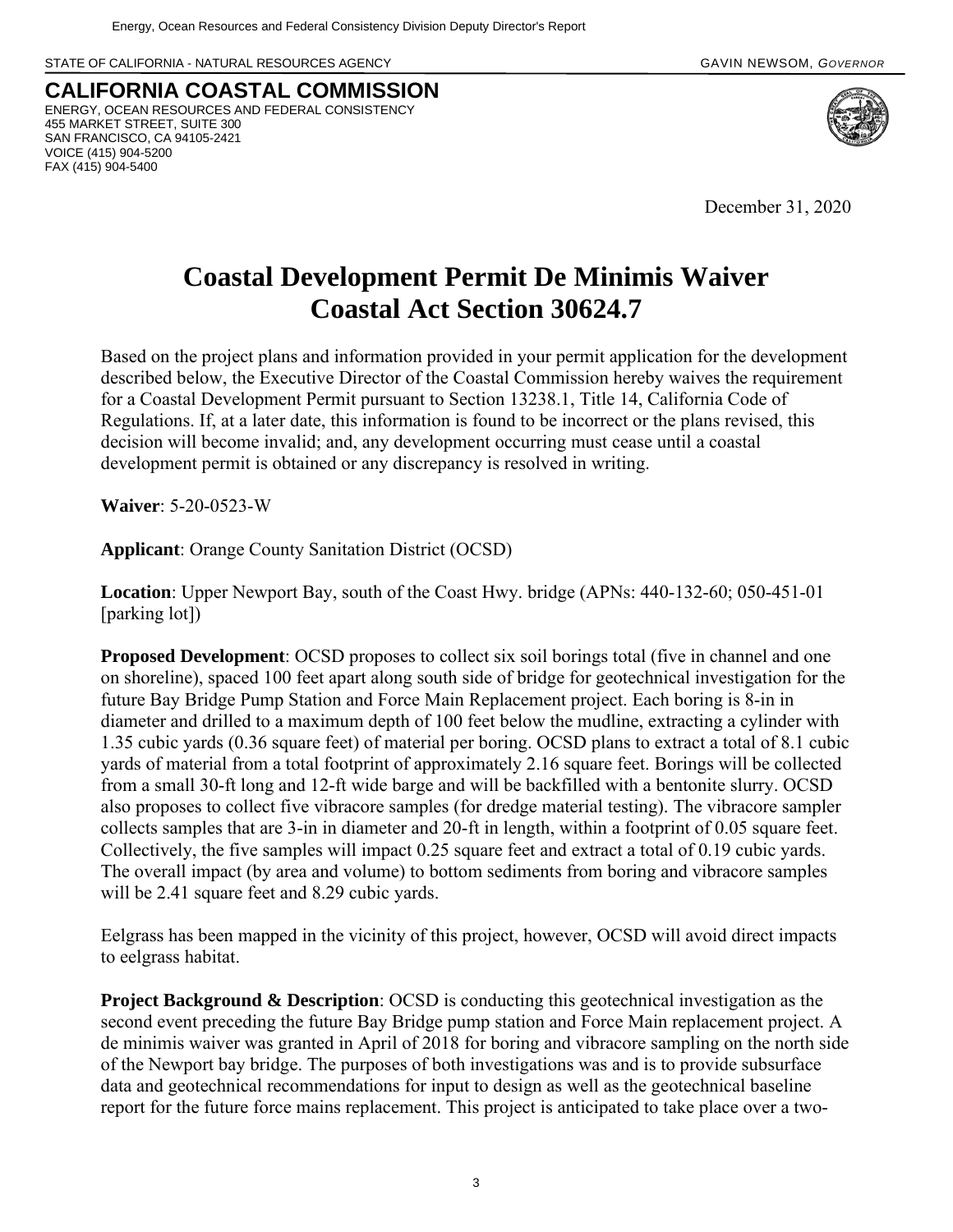week period during winter 2020 pending approval of all applicable permits, however, the boring and vibracore sampling may each only take 2-3 days.

**Rationale**: For the following reasons, the proposed development will not adversely impact coastal resources, public access, or public recreation opportunities, and is consistent with past Commission Actions in the area and Chapter Three policies in the Coastal Act.

- Sensitive Habitats & Species: Samples will be extracted from soft sediments on the channel bottom in the vicinity of known eelgrass beds (surveyed in 2016, 2018, and 2020). The channel is primarily sandy/muddy bottom, and the entire bay is well suited (and used) for safe anchorage and mooring for many boat types from yachts to sport fishers. Based on survey results and mapping, OCSD has sited the proposed sample locations to avoid known eelgrass habitat. In addition, if new eelgrass has established within a proposed sampling footprint at the time of sampling, OCSD will move the sampling location to avoid any eelgrass habitat. Vibracore and boring samples will produce minimal turbidity. Furthermore, winter sampling is also scheduled to take place during dormancy/limited growth period for eelgrass. The geotechnical investigation would also avoid any patches of eelgrass if discovered outside of the survey area. Thus, proposed activities are not expected to result in impacts to eelgrass or other channel habitat.
- Visual Resources: Project vehicles and equipment, including the barge and drill used for the boring/vibracore samples would only be in place temporarily and would thus avoid any significant impacts to visual resources.
- Public Access & Recreation: During this event, there will be no restriction to public access within the bay or along the shore. During the project, only a small area of a bayside parking lot would be used for staging/storing materials, and there will be ample parking remaining for the public. Applicant is coordinating with the Newport Bay Harbormaster and will notify three nearby businesses of the project and its timeframe as well as the City of Newport Beach staff.

This waiver will not become effective until reported to the Commission at its **January 13-14, 2021** meeting and the site of the proposed development has been appropriately noticed, pursuant to 13054(b) of the California Code of Regulations. The Notice of Pending Permit shall remain posted at the site until the waiver has been validated and no less than seven days prior to the Commission hearing. If four (4) Commissioners object to this waiver of permit requirements, a coastal development permit will be required.

> Sincerely, (for) John Ainsworth Executive Director

Amanda Couzart

Amanda Cousart Environmental Scientist

cc: South Coast District Office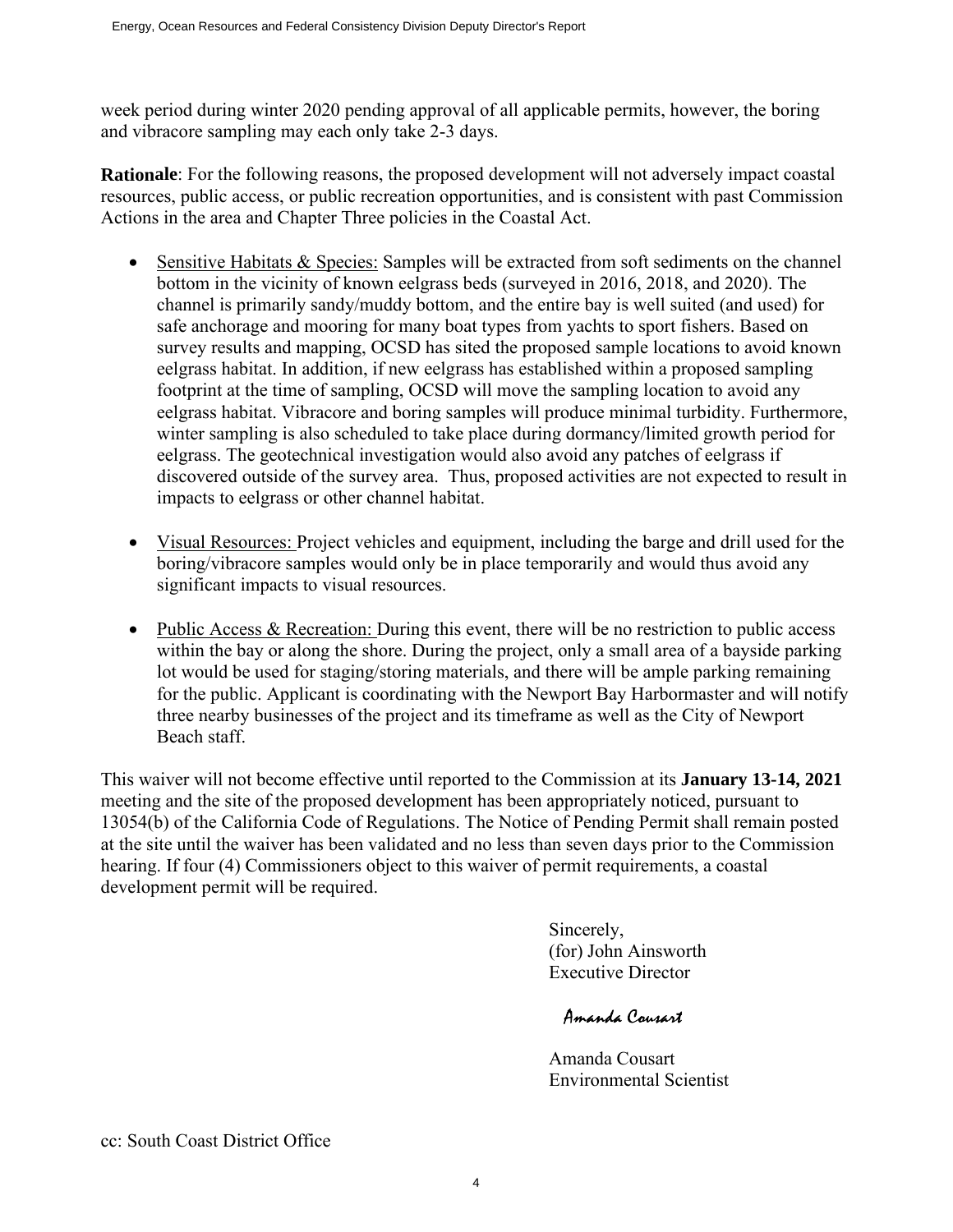STATE OF CALIFORNIA - CALIFORNIA NATURAL RESOURCES AGENCY

**GAVIN NEWSOM, GOVERNOR** 

#### **CALIFORNIA COASTAL COMMISSION** 455 MARKET STREET, SUITE 228 SAN FRANCISCO, CA 94105-2219 VOICE (415) 904-5200 FAX (415) 904-5400



December 3, 2020

Sean Hastings Resources Protection Coordinator Channel Islands National Marine Sanctuary UCSB Building 514, MC 6155 Santa Barbara, CA 93106

Subject: Negative Determination ND-0035-20 (Temporary deployment of oceanographic buoys, Channel Islands National Marine Sanctuary)

Dear Mr. Hastings:

The Coastal Commission staff has reviewed the above-referenced negative determination. The Channel Islands National Marine Sanctuary proposes to deploy six small oceanographic information collection buoys in the Sanctuary. One buoy each will be placed offshore of Anacapa, San Miguel, and Santa Rosa Islands and three buoys offshore of Santa Cruz Island. The proposed KELP buoy system is designed to collect and transmit data for periods of up to one year, including salinity, water temperature, conductivity, pH, dissolved oxygen, wave heights, humidity, air temperature, and air pressure. Oceanographic data are monitored remotely as each buoy transmits collected data to the internet from the onboard satellite communications system.

At each deployment location, a vessel will lower an anchor and a tether line to the ocean floor and the buoy is attached to the tether via a snap hook. Each buoy is marked as a research buoy and equipped with a beacon strobe visible for approximately three miles. Sanctuary staff will ensure that anchor locations will avoid sensitive benthic habitat and areas of rocky substrate. Each buoy, tether, and anchor will be completely recovered and removed from the ocean and seafloor at the end of the one-year deployment. The Sanctuary holds an existing Scientific Collection Permit (SCP) from the California Department of Fish and Wildlife. The Department has agreed to add the KELP buoy project as an amendment to the SCP to allow deployment of the KELP buoys in state Marine Protected Areas located within the Sanctuary.

The Sanctuary staff determined that the temporary deployment and recovery of the KELP buoys in the nearshore waters of the Sanctuary will not affect the aesthetics, marine habitat and resources, or vessel traffic within the Sanctuary. The Commission staff agrees that the proposed temporary oceanographic data collection program will not adversely affect coastal resources. We therefore concur with your negative determination made

7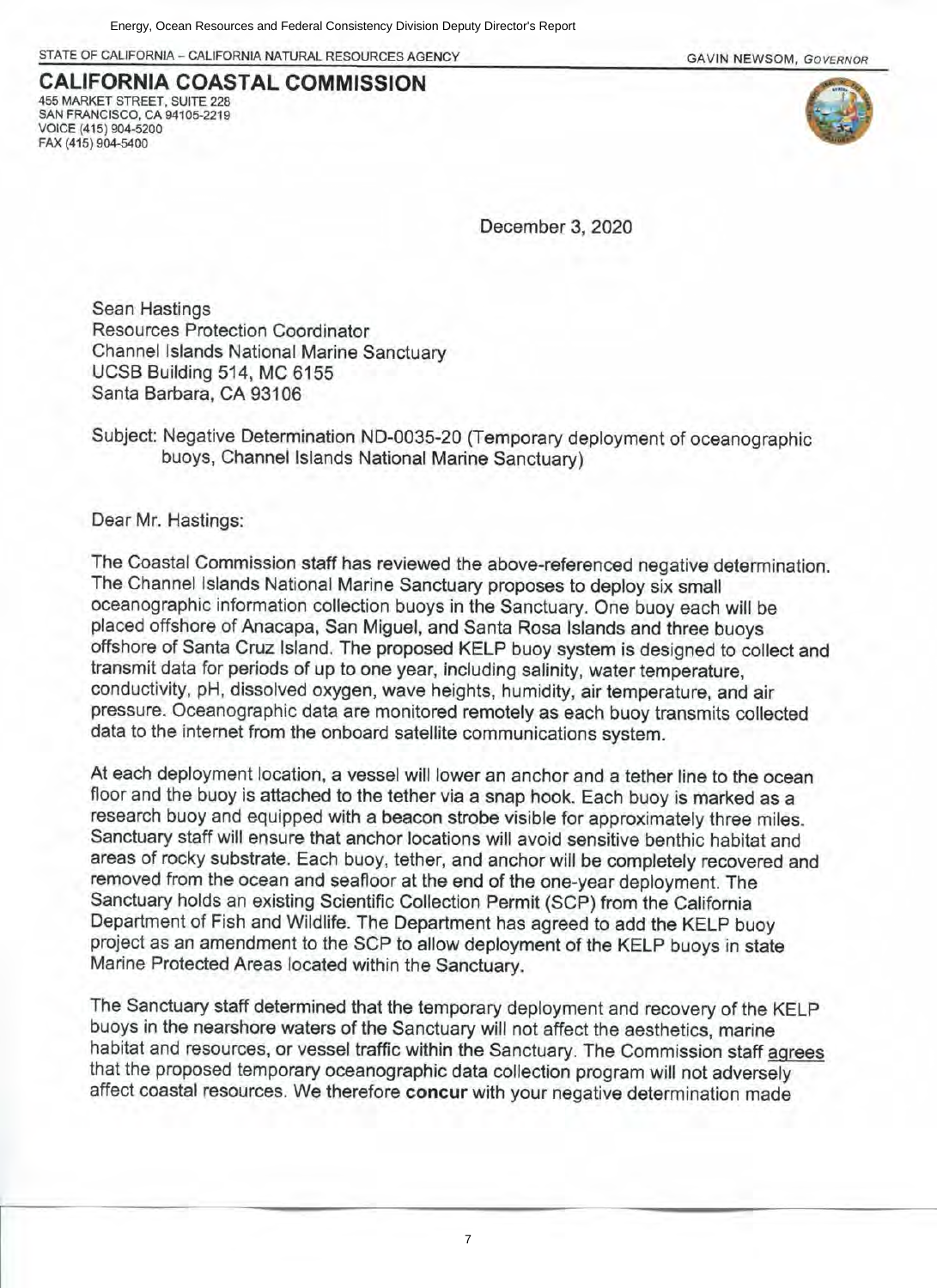ND-0035-20 (Channel Islands NMS)

pursuant to 15 CFR Section 930.55 of the NOAA implementing regulations. Please contact Larry Simon at Larry. Simon@coastal.ca.gov should you have any questions regarding this matter.

Sincerely,

LARRY Smin

8

(for) JOHN AINSWORTH Executive Director

cc: CCC - South Central Coast District CA Department of Fish and Wildlife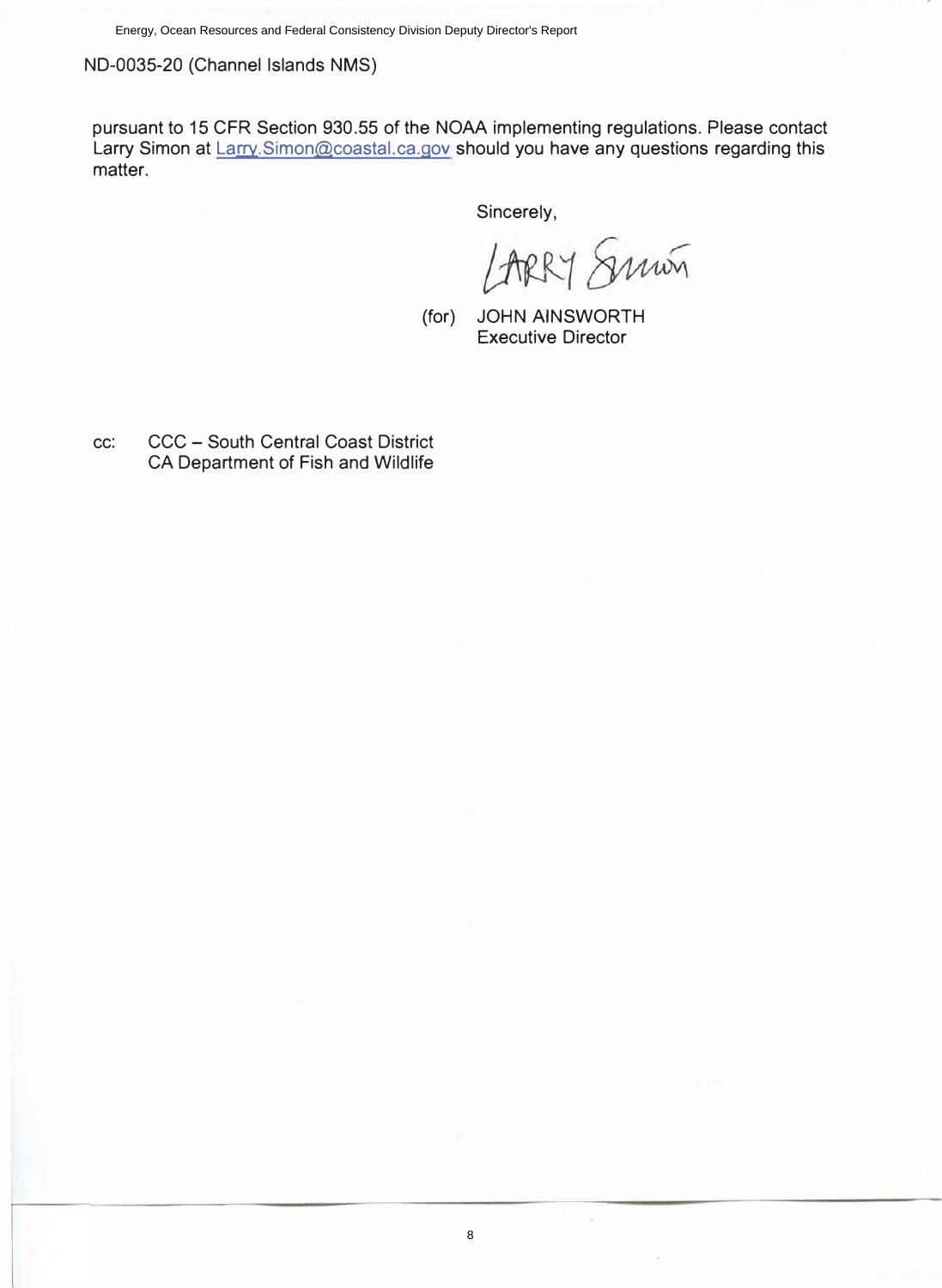STATE OF CALIFORNIA - CALIFORNIA NATURAL RESOURCES AGENCY

**CALIFORNIA COASTAL COMMISSION** 455 MARKET STREET, SUITE 228 SAN FRANCISCO, CA 94105-2219 VOICE (415) 904-5200 FAX (415) 904-5400





December 3, 2020

Joe Pecharich Fish Biologist/Habitat Specialist **NOAA Restoration Center** 777 Sonoma Ave., Suite 325 Santa Rosa, CA 95404-6515

Subject: Negative Determination ND-0037-20 (Breaching of Pescadero Creek Lagoon Sandbar breaching, San Mateo County)

Dear Mr. Pecharich:

The Coastal Commission staff has reviewed the above-referenced negative determination. The NOAA Restoration Center proposes to possibly breach the Pescadero Creek Lagoon sandbar up to three times between December 2020 and January 2021. This proposed action is the same as previous successful manual breaching (using an excavator and hand tools) conducted at this location over the last decade and concurred with by the Executive Director in NOAA-RC negative determinations ND-0018-17, ND-0029-15, ND-0046-14, ND-0221-13, and ND-037-12. The objective of these controlled breaches of the sandbar was to reduce the likelihood of fish kills (primarily listed steelhead) associated with natural breaches at high inundation levels and poor water quality conditions in the lagoon. NOAA-RC states that the 2017, 2018, and 2019 seasons were not subject to large-scale fish kill events, or other adverse effects to coastal resources, following periodic managed sandbar **breaches** 

NOAA-RC states in the subject negative determination that it may not be necessary to breach the lagoon sandbar this winter to protect steelhead in the lagoon. This is due to the improved water quality on the Butano Creek side of the lagoon resulting from implementation of the upstream Butano Creek sediment removal and reconnection project in 2019. This project alleviated sediment blockages in the lagoon/marsh portion of Butano Creek to allow for improved fish passage, and filled marsh channels known to be chronic contributors to poor water quality that drive rapid anoxia and contribute to fish kill events in the lagoon. However, NOAA-RC is seeking approval for possible sandbar breaching this winter in case that action is found necessary by the National Marine Fisheries Service, California Department of Fish and Wildlife, and NOAA-RC to prevent a large-scale fish kill event. NOAA-RC also states in its negative determination that this is likely the last request for controlled manual breaching actions as the aforementioned agencies will be meeting in Spring 2021 to discuss future management of the lagoon system (without the need for manual breaching of the sandbar) now that the larger Butano Creek project is completed.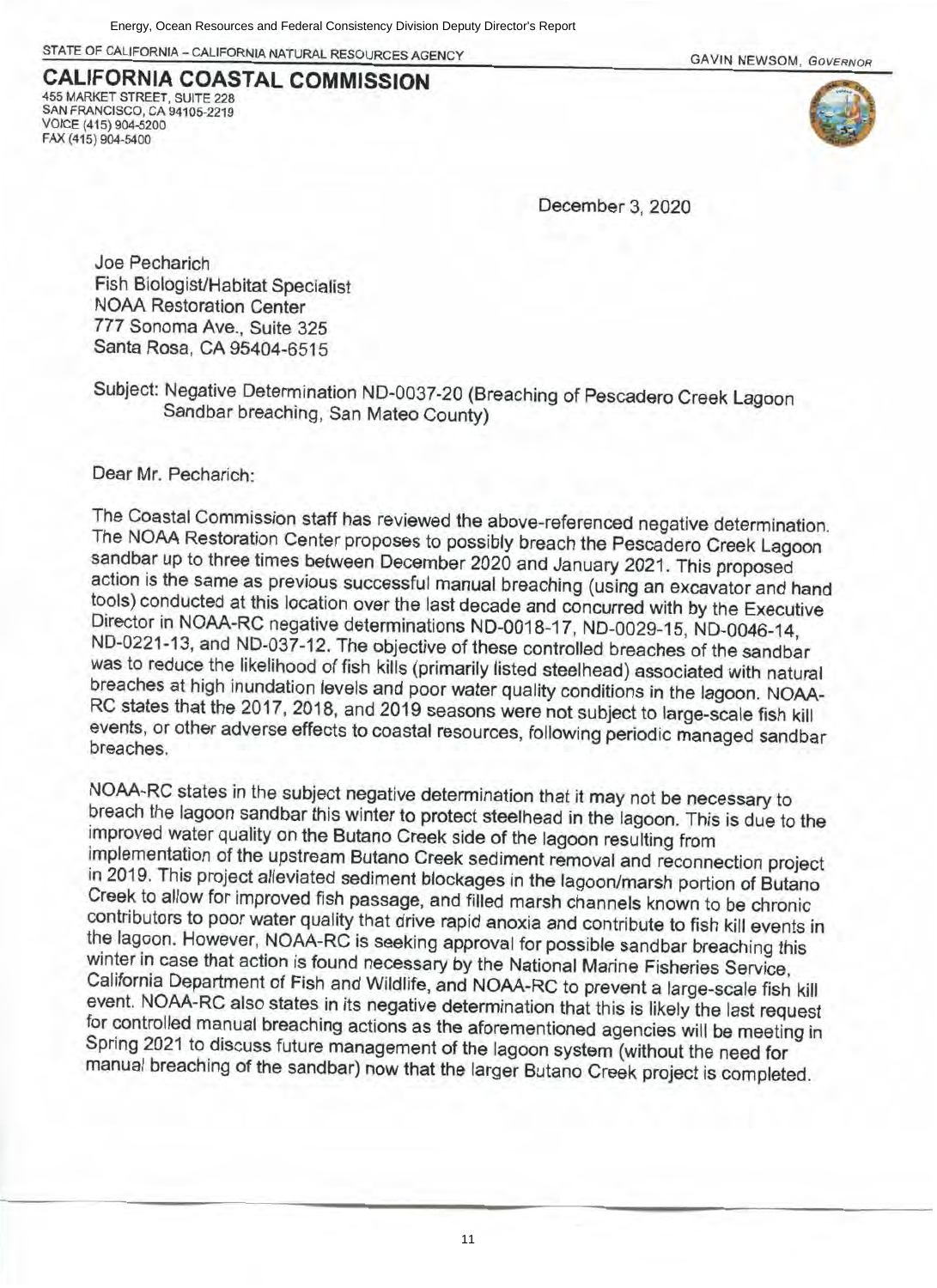Energy, Ocean Resources and Federal Consistency Division Deputy Director's Report

ND-0037-20 (NOAA-RC)

In conclusion, the Commission staff agrees that the proposed manual breaching of the Pescadero Lagoon sandbar in December 2020 and January 2021, if determined necessary by NOAA-RC and its partner agencies, will not adversely affect coastal resources. The project is similar to successful breaching activities at this location previously concurred with by the Executive Director, and is designed to reduce the potential for adverse water quality impacts and fish kills in Pescadero Lagoon. We therefore **concur** with your negative determination made pursuant to 15 CFR Section 930.35 of the NOAA implementing regulations. Please contact Larry Simon at Larry.Simon@coastal.ca.gov should you have any questions regarding this matter.

Sincerely,

ARRY Sumon

(for) JOHN AINSWORTH Executive Director

cc: CCC - North Central Coast District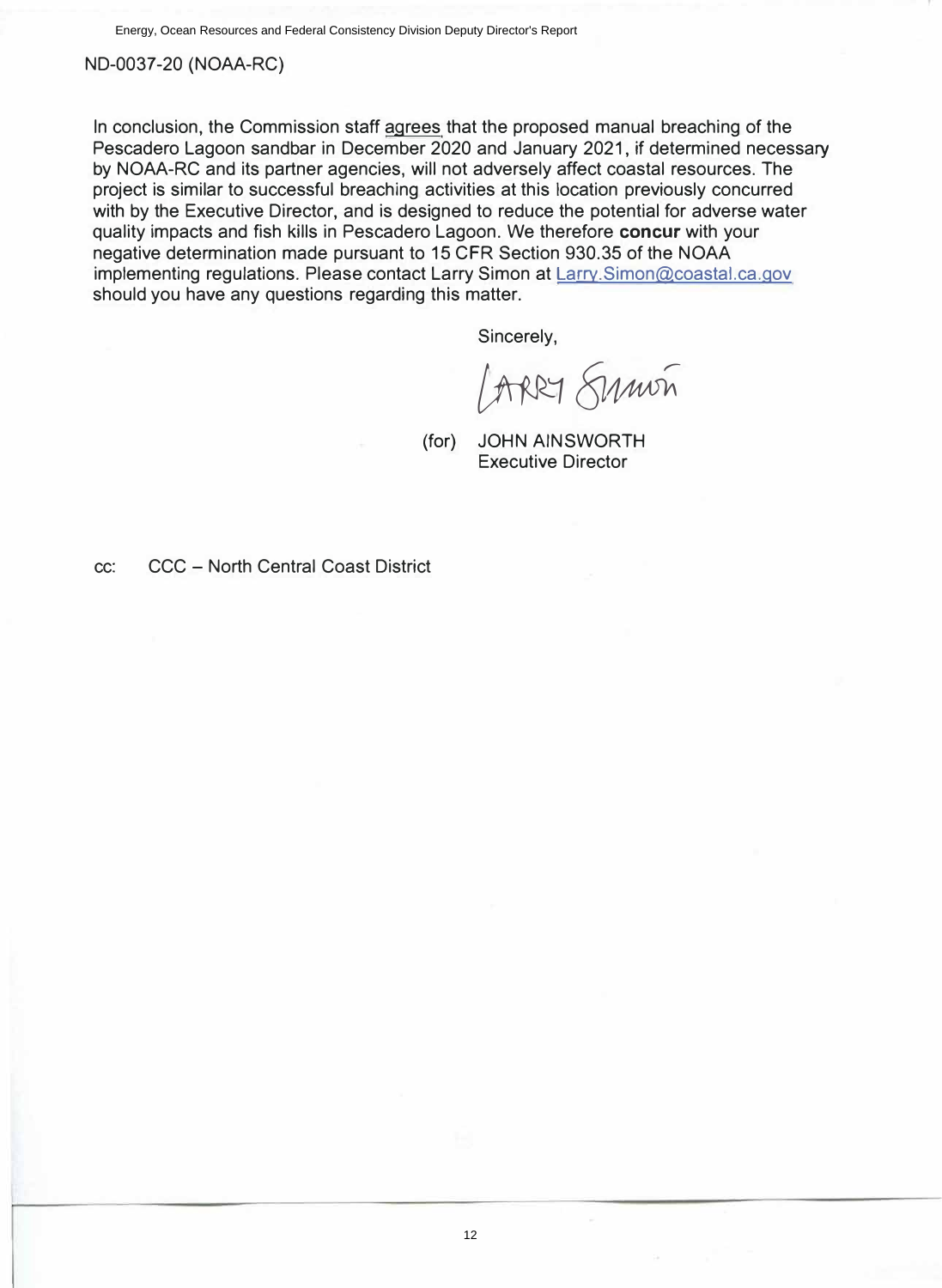STATE OF CALIFORNIA - NATURAL RESOURCES AGENCY **GAVIN ACCESS AGENCY AREA** CAVIN NEWSOM, *GOVERNOR* 



**CALIFORNIA COASTAL COMMISSION** ENERGY, OCEAN RESOURCES AND FEDERAL CONSISTENCY 455 MARKET STREET, SUITE 300 SAN FRANCISCO, CA 94105-2421 VOICE (415) 904-5200 FAX (415) 904-5400

December 16, 2020

Surafel Abebe NOAA Office of Coast Survey 1315 East-West Highway, N/CS31 Silver Spring, MD 20910

Subject: Negative Determination ND-0034-20 (Proposed Hydrographic Survey along the Coast of California from February to March 2021)

Dear Mr. Abebe,

The Coastal Commission staff has reviewed the above-referenced negative determination. NOAA proposes to survey a 2,240-square-nautical-mile area located in waters off the coast of California between February and March 2021. From the NOAA ship *Fairweather* and its four launches, midto-high frequency, multibeam echo sounders and side scan sonars will map the ocean floor at frequencies ranging from 70 to 400 kilohertz (kHz). In addition, the water column will be profiled using an instrument that measures conductivity, temperature, and depth. No benchmarks, tide gauges, or GPS tide buoys will be installed. Potential environmental effects from the proposed survey were evaluated on a programmatic scale in NOAA's 2013 Programmatic Environmental Assessment (PEA) for Coast Survey Operations. The PEA supported a finding of no significant impact for NOAA survey operations and the proposed Coastal California survey is within the scope of impacts considered in the PEA. At these frequencies, which few marine mammals can hear, and given the rapid attenuation rate of high-frequency sound and the downward-facing direction of the sound, the PEA concludes that damage to marine mammals is unlikely. In addition, the survey will include mitigation measures (described in Appendix B: Best Management Practices) into its survey activities to reduce or avoid impacts wherever practicable. NOAA subsequently determined that the proposed survey will be conducted in a manner consistent with the Chapter 3 policies of the California Coastal Act.

We recently concurred with negative determinations for similar NOAA surveys in northern California offshore waters (ND-0016-18), off the Ports of Los Angeles and Long Beach (ND-0022- 18), and within the Channel Islands National Marine Sanctuary (ND-0023-18). Under the federal consistency regulations (15 CFR Section 930.35(a)), a negative determination can be submitted for an activity "which is the same as or similar to activities for which consistency determinations have been prepared in the past." The Commission staff **agrees** with the NOAA's determination that the proposed project will not significantly affect coastal resources and that it is the same as or similar to the above-referenced previously reviewed NOAA surveys. We therefore **concur** with your negative determination made pursuant to 15 CFR Section 930.35 of the NOAA implementing regulations.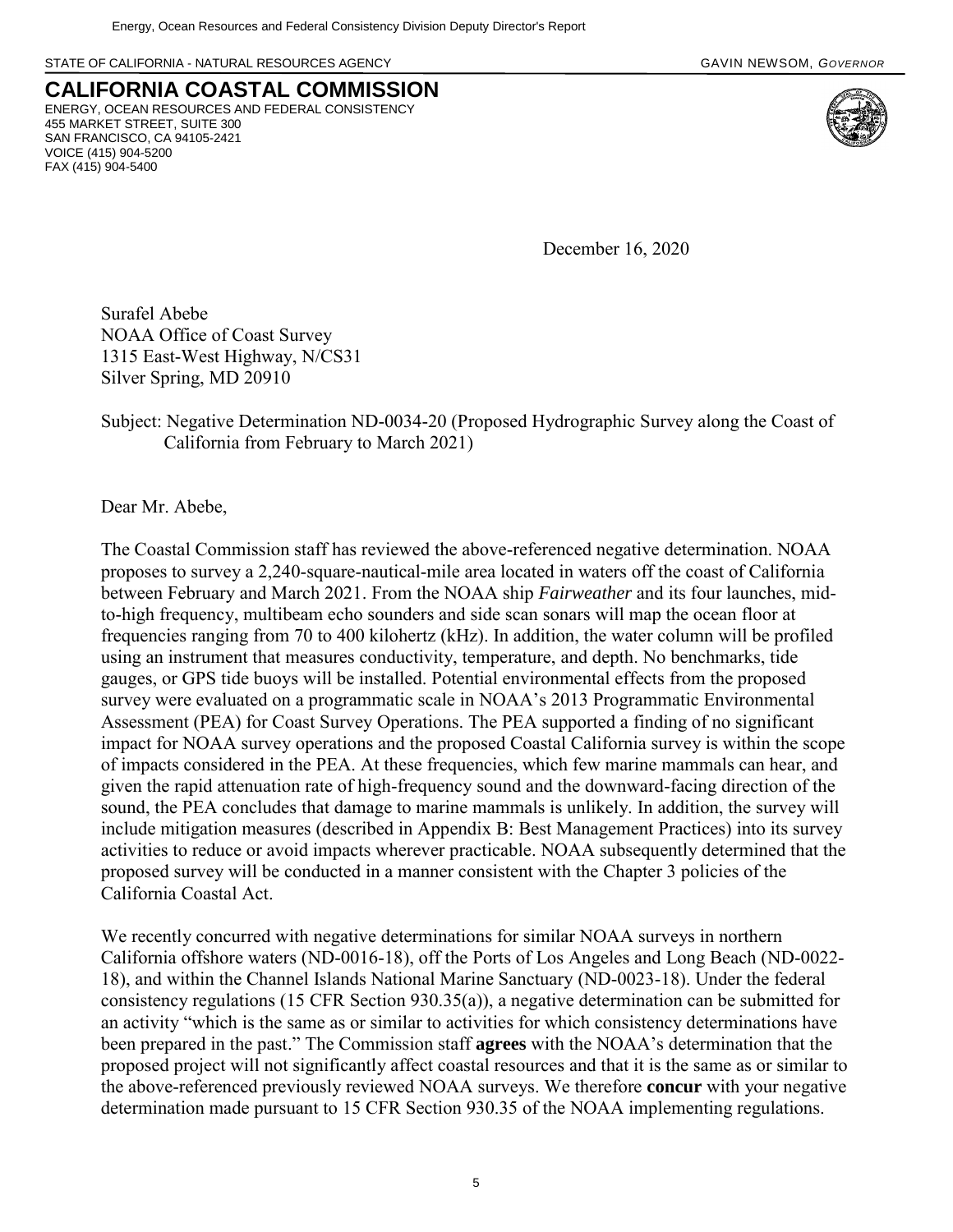Energy, Ocean Resources and Federal Consistency Division Deputy Director's Report

ND-0034-20 Page 2

Please contact Amanda Cousart at [Amanda.Cousart@coastal.ca.gov](mailto:Amanda.Cousart@coastal.ca.gov) should you have any questions regarding this matter.

> Sincerely,<br>
> pocusigned by: Larry Simon<br>- 672162BACD8E48E... (for) JOHN AINSWORTH Executive Director

cc: CCC – North Coast, North Central Coast, Central Coast, South Central Coast, and South Coast Districts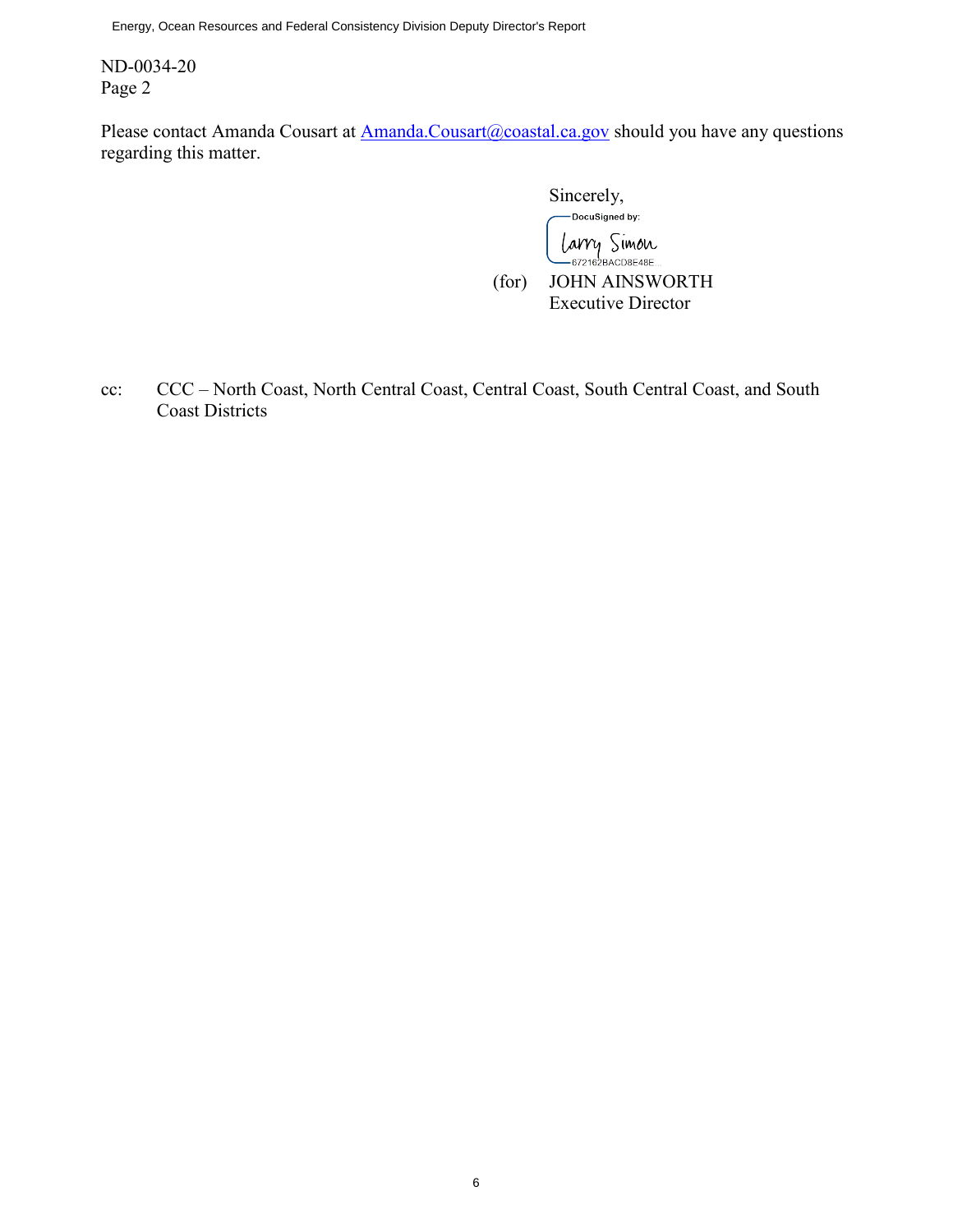STATE OF CALIFORNIA - NATURAL RESOURCES AGENCY **GAVIN ACCESS AGENCY AREA** GAVIN NEWSOM, *GOVERNOR* 



**CALIFORNIA COASTAL COMMISSION** ENERGY, OCEAN RESOURCES AND FEDERAL CONSISTENCY 455 MARKET STREET, SUITE 300 SAN FRANCISCO, CA 94105-2421 VOICE (415) 904-5200 FAX (415) 904-5400

January 5, 2021

K. H. Thomas Head, Environmental Planning Branch Marine Corps Installations West-Marine Corp Base Box 555008 Camp Pendleton, CA 92055

Attn: Matthew Lorne

Subject: Negative Determination ND-0036-20 (Del Mar Marina Rebuild Project, Camp Pendleton, San Diego County)

Dear Mr. Thomas,

The Coastal Commission staff has reviewed the above-referenced negative determination for the rebuild of the existing marina within the Del Mar Boat Basin on Marine Corps Base Camp Pendleton. The March-July 2022 project will consist of repairing the existing marina docks by replacing deteriorating wood decking, failing concrete piles, and provide extension modifications to docks B & C. These modifications will provide replacement mooring slips for the vessels that will be displaced as a result of the installation of a new handicap accessible ramp.

The Coastal Commission concurred with two previous projects at the Del Mar Boat Basin: a dock expansion and building of an ADA compliant boat ramp (ND-0011-18 and ND-0020-18, respectively). These projects replaced, repaired, or modified one to five pilings. The proposed project removes existing piles with a barge and/or crane based on an 'L-pile analysis' that showed existing piles no longer have the required embedment depth and structural capacity to provide sufficient lateral resistance for environmental loads such as wave, current, and wind loads with vessels at berth. In total it will replace twenty old pilings and install four new pilings, to modify the existing docks (B &C) that will be expanded by two berths to accommodate small boats displaced due to the new ADA ramp.

Existing docks will be removed in sections and disassembled for disposal. New docks will be floated in pieces and assembled on site. Existing piles will be pulled by barge and/or crane. When feasible, piling removal will occur with a vibratory hammer rather than direct pull or clamshell method. This involves hitting or vibrating the pile first to break the bond between the sediment and pile to minimize the likelihood of the pile breaking and to reduce the amount of sediment sloughed. Piles will be removed slowly to allow sediment to slough off at or near the mudline, and if feasible, encircled with a silt curtain that extends from the surface of the water from substrate to prevent further movement of sediment. Twenty-four new piles will be set using a vibratory hammer when possible. If the use of an impact hammer is required (i.e.: substrate type and seismic stability), the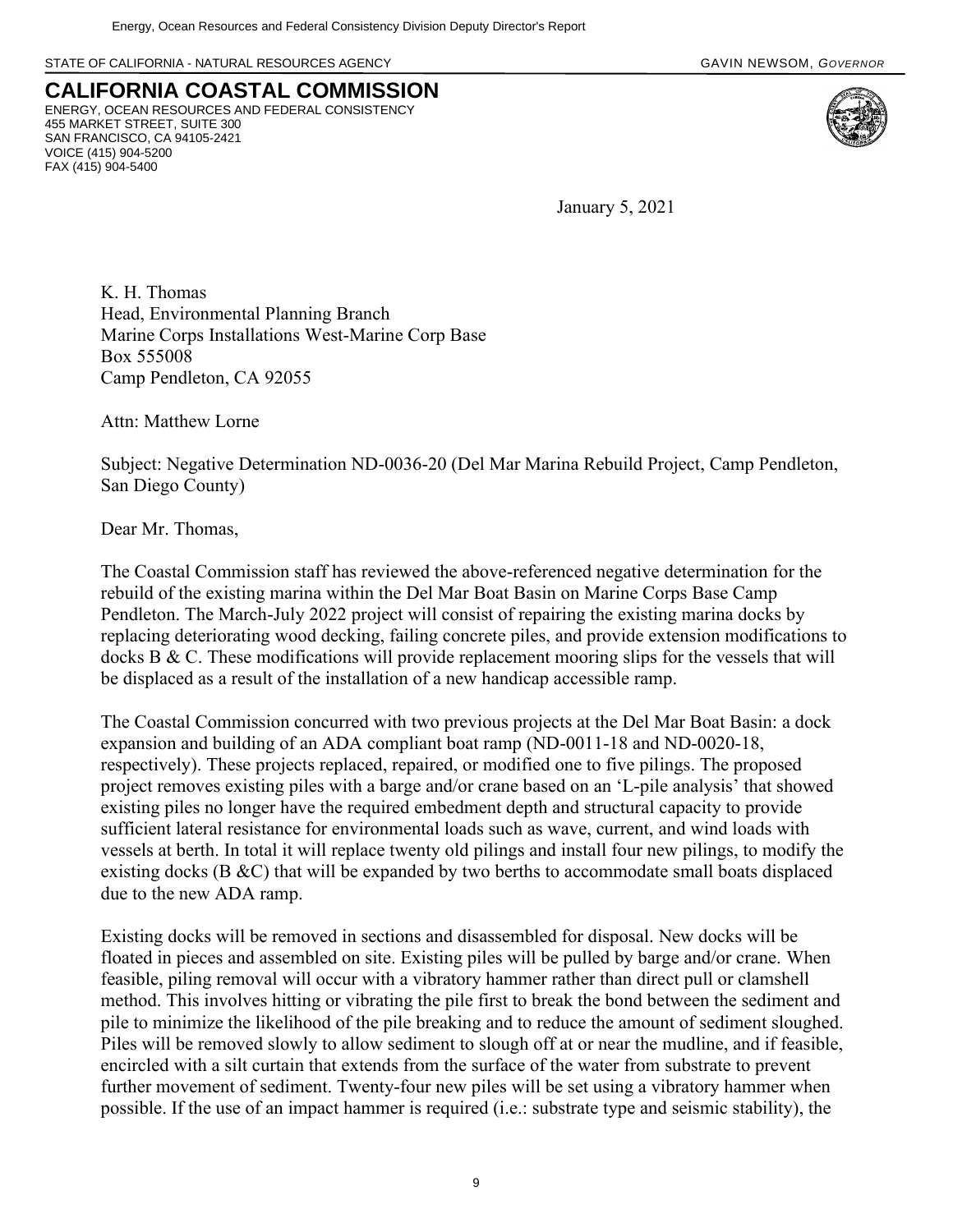#### ND-0036-20 (USMC)

pile would be driven as deep as possible with the vibratory hammer to reduce any noise impacts. To the maximum extent practicable, piling work would occur at low tide to minimize impacts to adjacent eelgrass beds.

Because of the increased scope of this rebuild, we strongly support the project's recommendations to incorporate Best Management Practices (BMPs) that would minimize water quality effects and impacts to nearby eelgrass beds (EFH designated habitat surveyed in July 2020) during construction. These BMPs include measures for any barge-based operations to mitigate the accidental release of mechanical equipment-related hazardous materials (fuel, lubrication oils, etc.), limit the use of vessels with deep drafts to reduce scouring of the benthic substrate which can physically harm eelgrass habitat and/or resuspend sediment, perform activities during the outgoing tide to assist in removing resuspended sediment from the work site and away from eelgrass habitat, and use of sediment screens to reduce the impact of resuspended material. MCB CamPen also proposes to conduct a pre-construction and post project survey to determine if any eelgrass was impacted. Any impacts will be mitigated consistent with the California Eelgrass Mitigation Policy.

Additionally, while marine mammals are rarely sighted within the Del Mar Boat Basin, the Marine Corps will monitor and take appropriate corrective action in the unlikely event a marine mammal is present during pile driving. Per the construction plan's conservation measures, the project will incorporate "ramp-up/soft-start" procedures to reduce potential acoustic impacts to fish and marine mammals. The area will be monitored for 30 minutes prior to the start of construction in order to ensure that it is clear of marine mammals. Additionally, pile driving and underwater soundgenerating installation activities shall be suspended when any marine mammal is observed within 500-m of the installation site. If the 500-m zone is not entirely visible (due to dark, fog, etc.), activities shall not continue. If a mammal is sighted, construction activities will be halted until the animal has voluntarily left and been visually confirmed beyond the shutdown zone or 15 minutes have passed without redetection. If any listed/protected species is seen in the area, all work will cease until the area has been confirmed cleared or environmental security has been contacted and can make a determination on how to proceed.

In conclusion, the Commission staff **agrees** that the proposed project would not adversely affect coastal zone resources. We therefore **concur** with your negative determination made pursuant to 15 CFR Section 930.35 of the NOAA implementing regulations. Please contact Amanda Cousart at [Amanda.Cousart@coastal.ca.gov](mailto:Amanda.Cousart@coastal.ca.gov) if you have any questions regarding this matter.

Sincerely,

DocuSigned by: Amanda Couzart

-DE21EAAA9F004C8... (for) JOHN AINSWORTH Executive Director

cc: CCC - San Diego District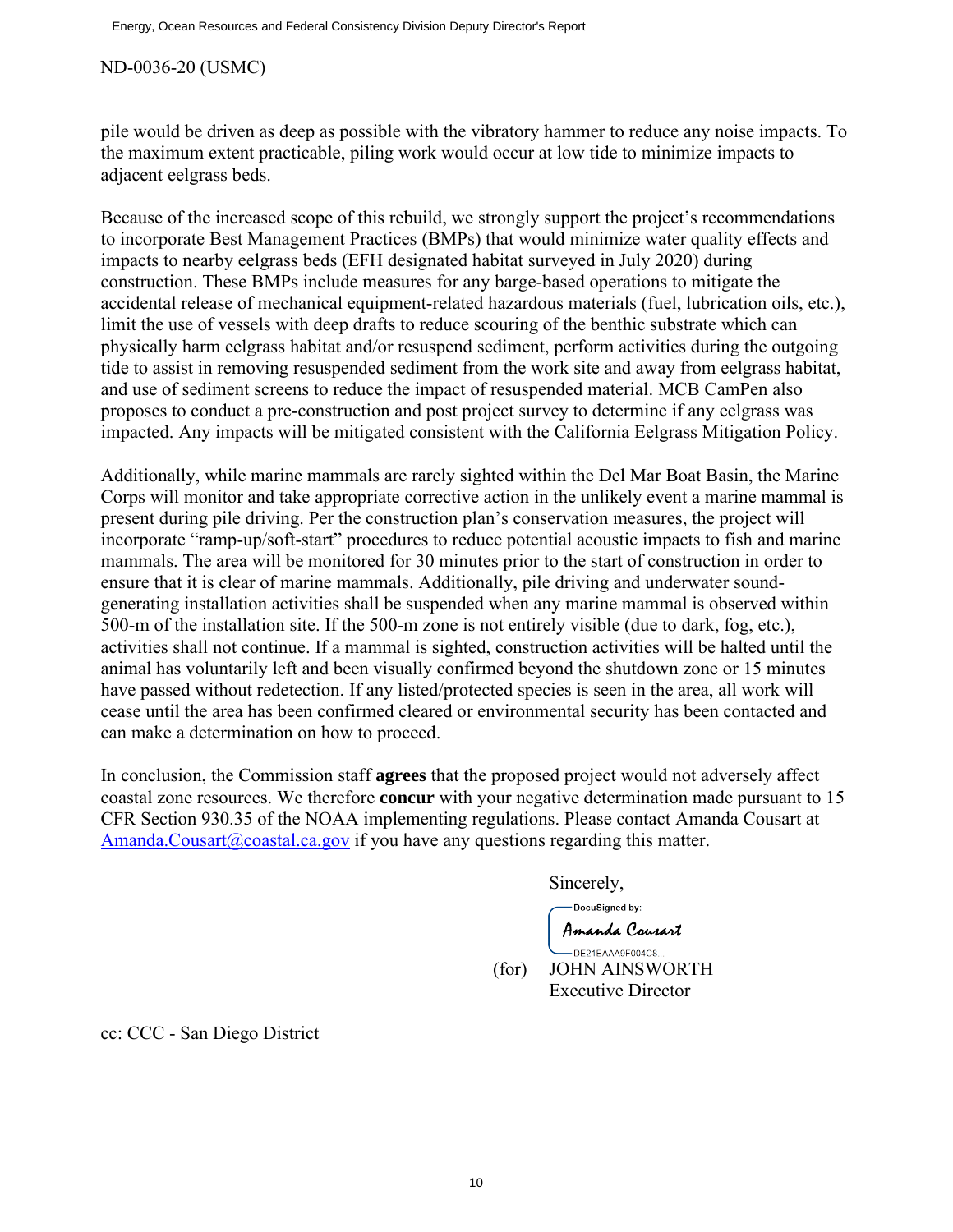## **CALIFORNIA COASTAL COMMISSION**  455 MARKET STREET, SUITE 300

SAN FRANCISCO, CA 94105 FAX (415) 904-5400 TDD (415) 597-5885

January 7, 2021

Captain J.E. Chism Commanding Officer Department of the Navy Naval Base Venture County, Point Mugu 311 Main Road, Suite 1 Point Mugu, CA 93042-5033

Attn: Deb McKay

Re: ND-0030-20, U. S. Navy, Negative Determination, MQ-25A Stingray Homebasing, Point Mugu, Naval Base Ventura County

Dear Captain Chism:

The Coastal Commission staff has reviewed the above-referenced negative determination for the home basing of MQ-25A Stingray Carrier-based Unmanned Air System (CBUAS), at Naval Base Ventura County (NBVC) Point Mugu. The Navy proposes to home base 20 Stingray CBUAS (which are roughly the size of an F/A-18), and the project would include a number of improvements to support the home basing. The project would be located southwest of the main runway at NBVC, and within existing developed areas of the base. The supporting facilities and infrastructure would include constructing a hangar, training facilities, and supporting infrastructure; performing air vehicle (AV) maintenance; providing training facilities for operation and maintenance crews; conducting annual training and functional check flight operations; and stationing approximately 730 personnel, plus their family members, at NVBC.

Support facilities would include: a 50 foot-high, approximately 90,000 square foot (sf) hangar; an adjacent paved aircraft apron, approximately 710,000 sf; two approximately 43,000 sf taxiways; a 1,000 sf radio communications facility, including two, 95-foot tall antenna towers; a 16,000 sf antenna platform; an approximately 2,000 sf addition to an existing aircraft battery shop; a 26,000 sf training maintenance facility; various existing building renovations; a personnel parking break shelter, and access roads.

The Navy estimates Stingray CBUAS flight operations would result in an average of approximately four additional operations per operating day (two take-offs and two landings), would equate to a 2.4% increase in existing airfield operations.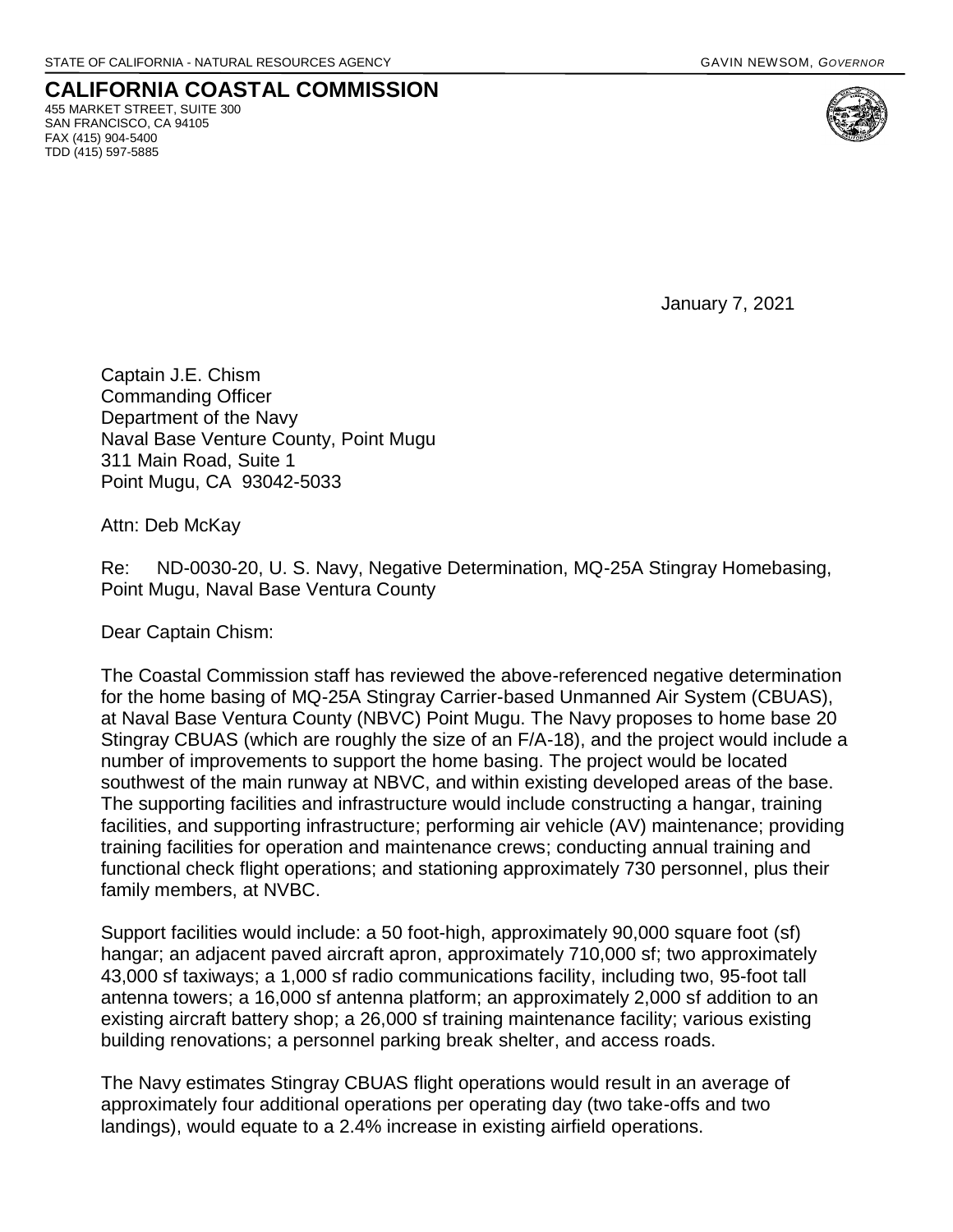ND-0030-20 (Navy) Page 2

NBVC is off limits to public access due to military security needs, and the project would not affect public access. The project would not affect public views, given its location with the already developed footprint of base. The project would not be located within or adversely affect environmentally sensitive habitat or marine resources. Aircraft and construction noise would not affect marine mammals or other sensitive species.

Construction would occur outside the least Bell's vireo nesting season. Habitat types that would potentially be affected by the proposed project are disturbed scrub and non-native grasslands, but ample acreage of similar habitats would remain outside of the project footprint. The Navy also notes that NBVC Point Mugu continues to restore habitat on base for a variety of sensitive species, including least Bell's vireo. Therefore it is likely that additional and higher quality habitat would be available in the future for vireos to supplement any loss of this marginal habitat lost from development.

The project includes a stormwater management system, involving pervious pavement for parking and walkways and subsurface detention chambers to prevent ponding. The project includes additional features to protect water quality, including grated bridges over existing drainage ditches, installation of biofiltration swales and subsurface detention chambers, management of hazardous materials, hazardous wastes, oil and grease, household trash, and implementation of Best Management Practices through a construction National Pollutant Discharge Elimination System permit; a construction Stormwater Pollution Prevention Plan; and Erosion Control Plans.

Impacts to wetlands would be avoided to the maximum extent feasible, such as through the elevation of the bridges over existing drainage ditches, and through their design, which includes the use of porous metal grates. The new access road to the hangar from 7th Street would be designed to avoid the adjacent drainage ditch. Commission staff previously authorized one of these taxiways across the drainage ditch (albeit at a smaller width) in its concurrence with ND-0007-18. In that review, the Commission staff's concurrence noted the small size (less than 0.5 acre) of wetlands effects, that any effects would involve wetlands with no hydrological connection to Mugu Lagoon, and that any such effects would be coordinated with the Commission staff for any appropriate future federal consistency review. The Navy agrees to these same provisions and coordination with respect to the subject negative determination.

Under the federal consistency regulations, a negative determination can be submitted for an activity "which is the same as or similar to activities for which consistency determinations have been prepared in the past." The Navy states that the proposed activity is similar to the following previously concurred-with negative determinations for air operations facility expansions at NBVC Point Mugu: (1) West Coast Home Basing of the MQ-4C Triton Unmanned Aircraft System (ND-015-13); and (2) the license, construction, and operation and a new U.S. Coast Guard (USCG) facility (ND-0007-18). The Navy also notes that the proposed project would share common infrastructure with those projects, helping to minimize adverse effects.